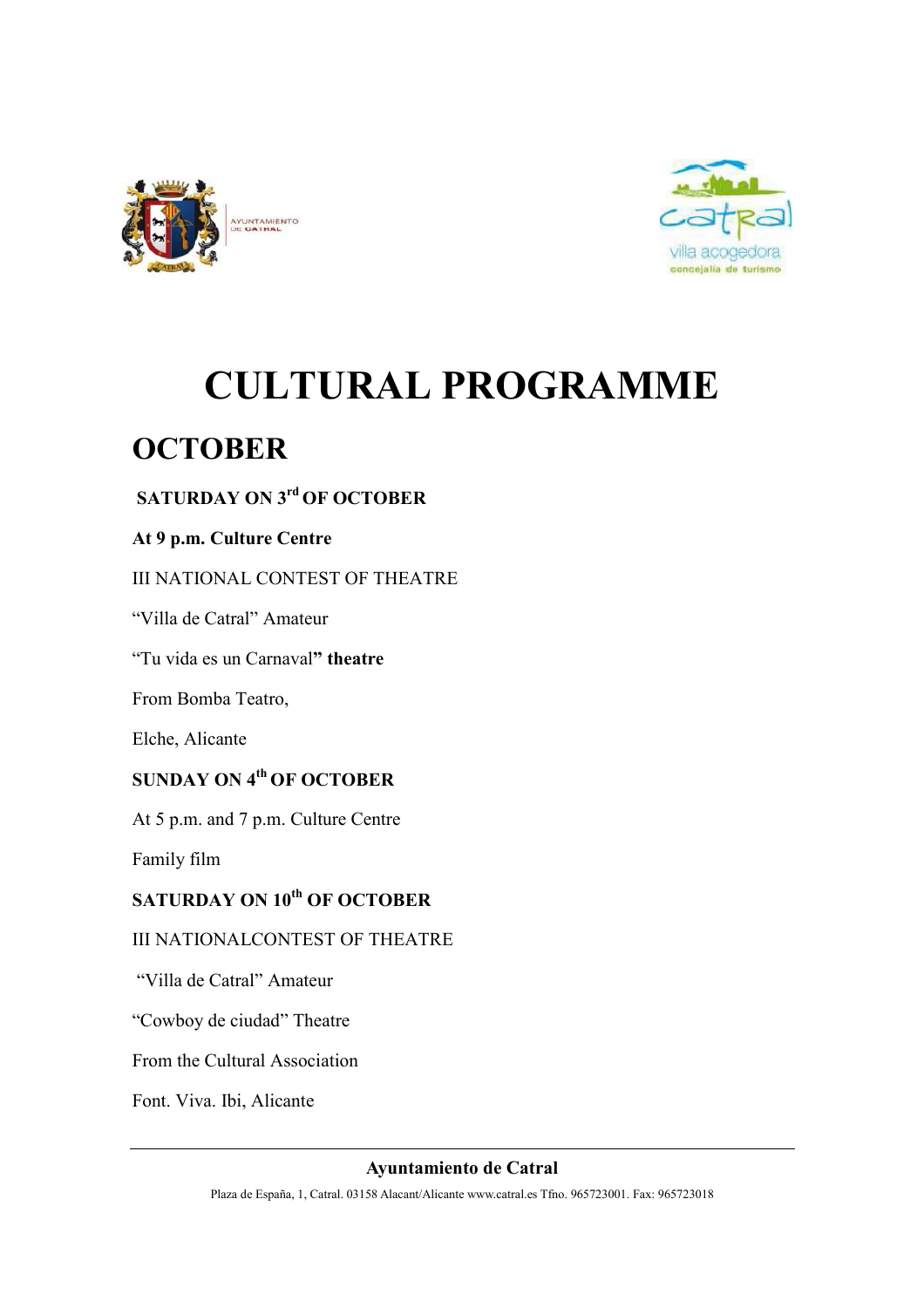#### **SUNDAY ON 11<sup>th</sup> OF OCTOBER**

At 5 p.m. and 7 p.m. Culture Centre

Family film

## **MONDAY ON 12<sup>th</sup> OF OCTOBER**

#### FESTIVITY OF VIRGIN OF PILAR

#### At 10 a.m. ROMERIA FROM "EL ALFALFAR"

At 11: 30 a.m. Campaign Mass

In Azorín street

## **FROM FRIDAY ON 16<sup>th</sup> TO SUNDAY ON 18<sup>th</sup> OF OCTOBER**

#### III TOUR TAPA

Organised by theDepartment of Tourism

You can see the specific programme

## **SATURDAY ON 17<sup>th</sup> OF OCTOBER**

At 9 p.m. Culture Centre

#### III NATIONAL CONTEST OF THEATRE

"Villa de Catral" Amateur

Mamma?? Theatre

From Zorongo Theatre

Bétera, Valencia.

## **SUNDAY ON 18<sup>th</sup> OF OCTOBER**

At 5 p.m. and 7 p.m. Culture Centre

Family film

## **FRIDAY ON 23<sup>rd</sup> OF OCTOBER**

Nature Classroom

Astronomy

#### **Ayuntamiento de Catral**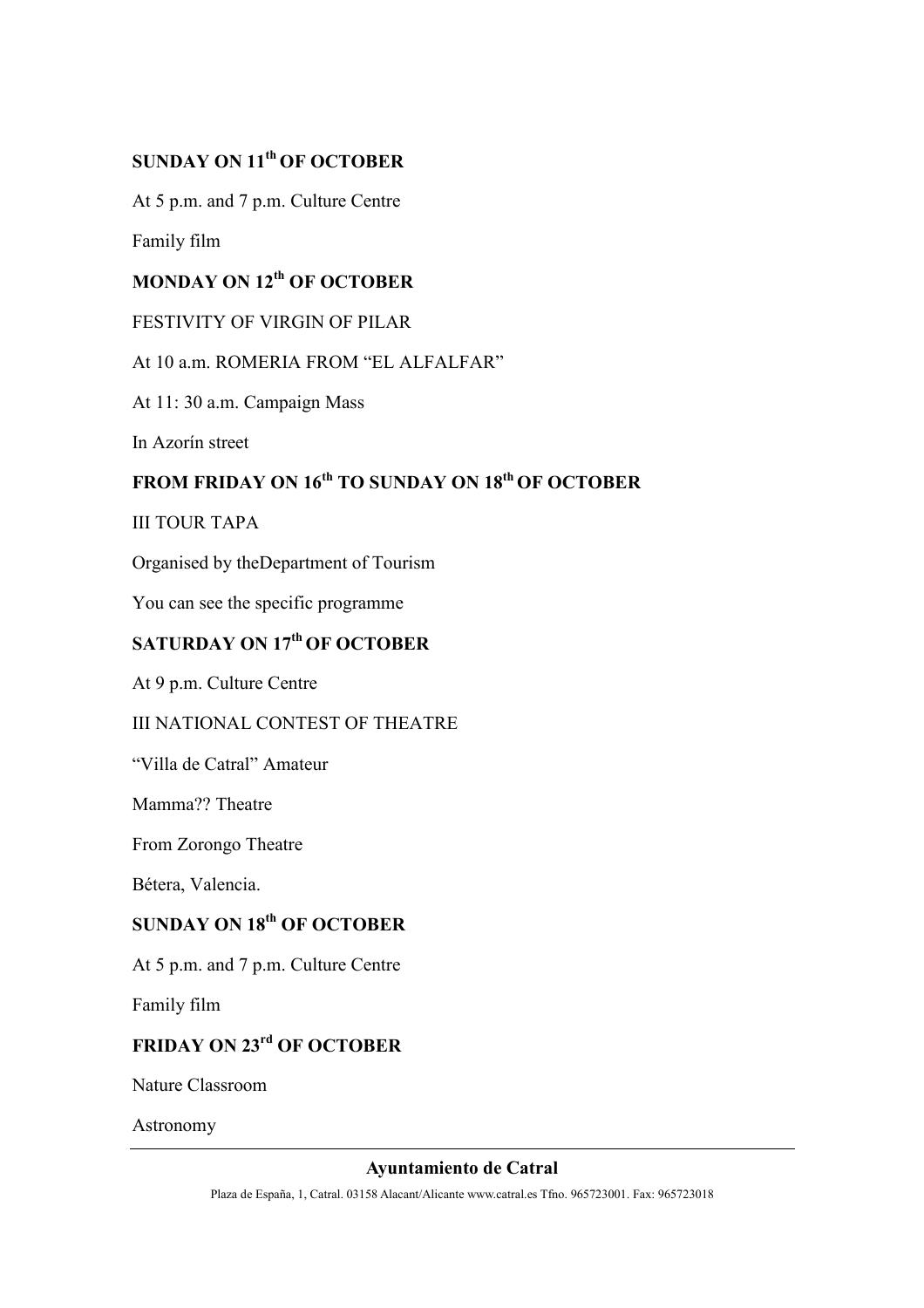Organised by the Department of Youth

## **SATURDAY ON 24<sup>th</sup> OF OCTOBER**

At 9 p.m. Culture Centre

Closing of III National Contest of "Villa de Catral"

Amateur Theatre

"La Casa de Bernarda Alba" theatre

From Teatro Catral

## **SUNDAY ON 25<sup>th</sup> OF OCTOBER**

At 5 p.m. and 7 p.m. Culture Centre

Family film

#### **SATURDAY ON 31<sup>st</sup>OF OCTOBER**

At 7:30 p.m. From "La Libertad" park to "España" square

Halloween Parade

## **NOVEMBER**

## **SUNDAY ON 1<sup>st</sup> OF NOVEMBER**

At 5 p.m. and 7 p.m. Culture Centre

Family film

## **FRIDAY ON 6<sup>th</sup> OF NOVEMBER**

## **SATURDAY ON 7<sup>th</sup> OF NOVEMBER**

CATRAL JOVEN

Technological Party

Organised by the Department of Youth

#### **Ayuntamiento de Catral**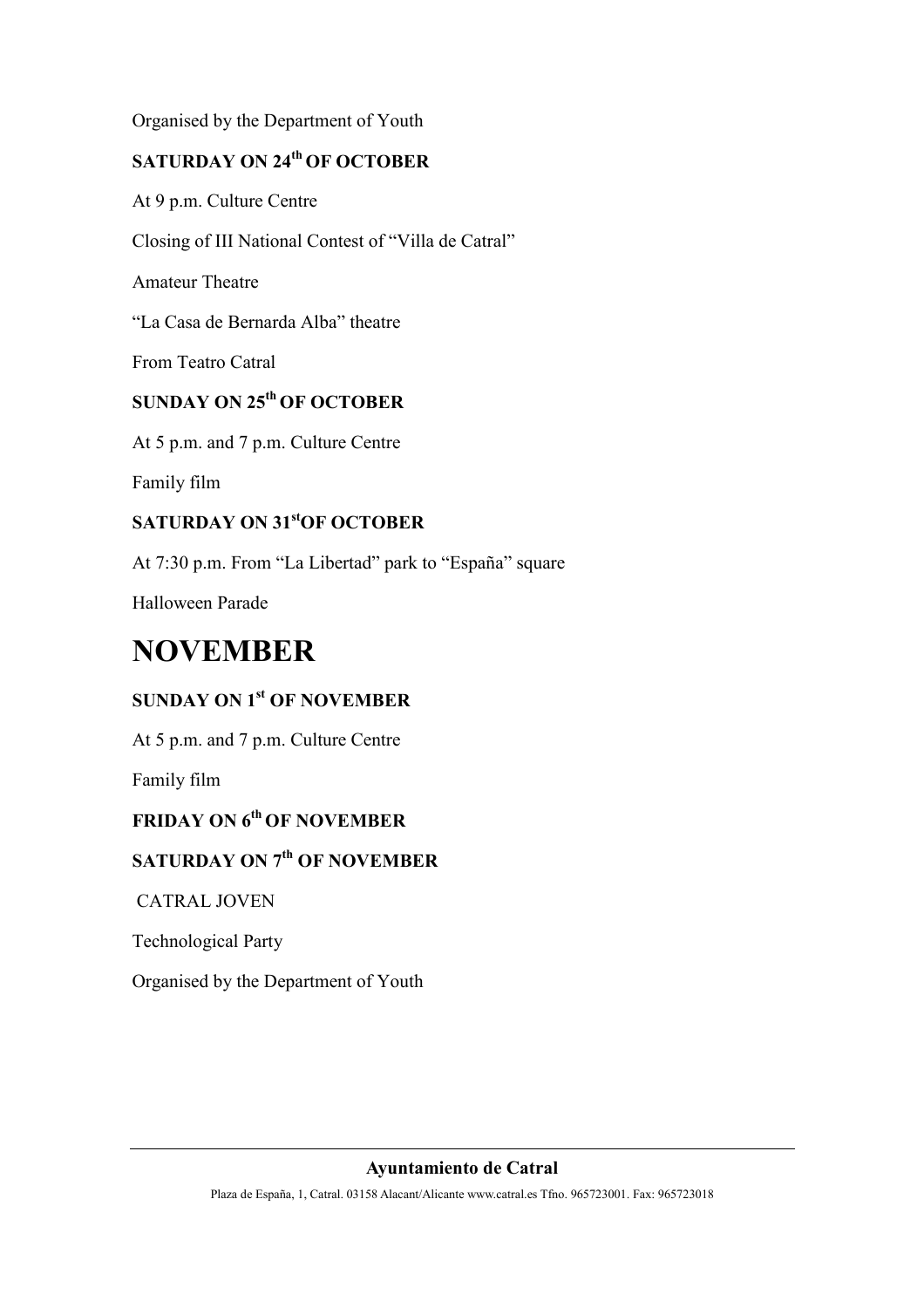## **FRIDAY ON 6<sup>th</sup> OF NOVEMBER**

## **SATURDAY ON 7<sup>th</sup> OF NOVEMBER**

## **SUNDAY ON 8<sup>th</sup> OF NOVEMBER**

Culture Centre Square

Trade Fair

Organised by the Department of Trade

## **SUNDAY ON 8<sup>th</sup> OF NOVEMBER**

At 5 p.m. and 7 p.m. Culture Centre

Family film

## **SATURDAY ON 14<sup>th</sup> OF NOVEMBER**

At 9 p.m. Culture Centre

#### **"Al compás de 3X2" musical show**

## **SUNDAY ON 15<sup>th</sup>OF NOVEMBER**

At 5 p.m. and 7 p.m. Culture Centre

Family film

#### **SATURDAY ON 21<sup>st</sup> OF NOVEMBER**

At 9 p.m. Culture Centre

"Show Jamming" Improvisation Theatre

From Jamming Theatre Company"

## **SUNDAY ON 22<sup>nd</sup> OF NOVEMBER**

At 5 p.m. and 7 p.m. Culture Centre

Family Film

#### **Ayuntamiento de Catral**